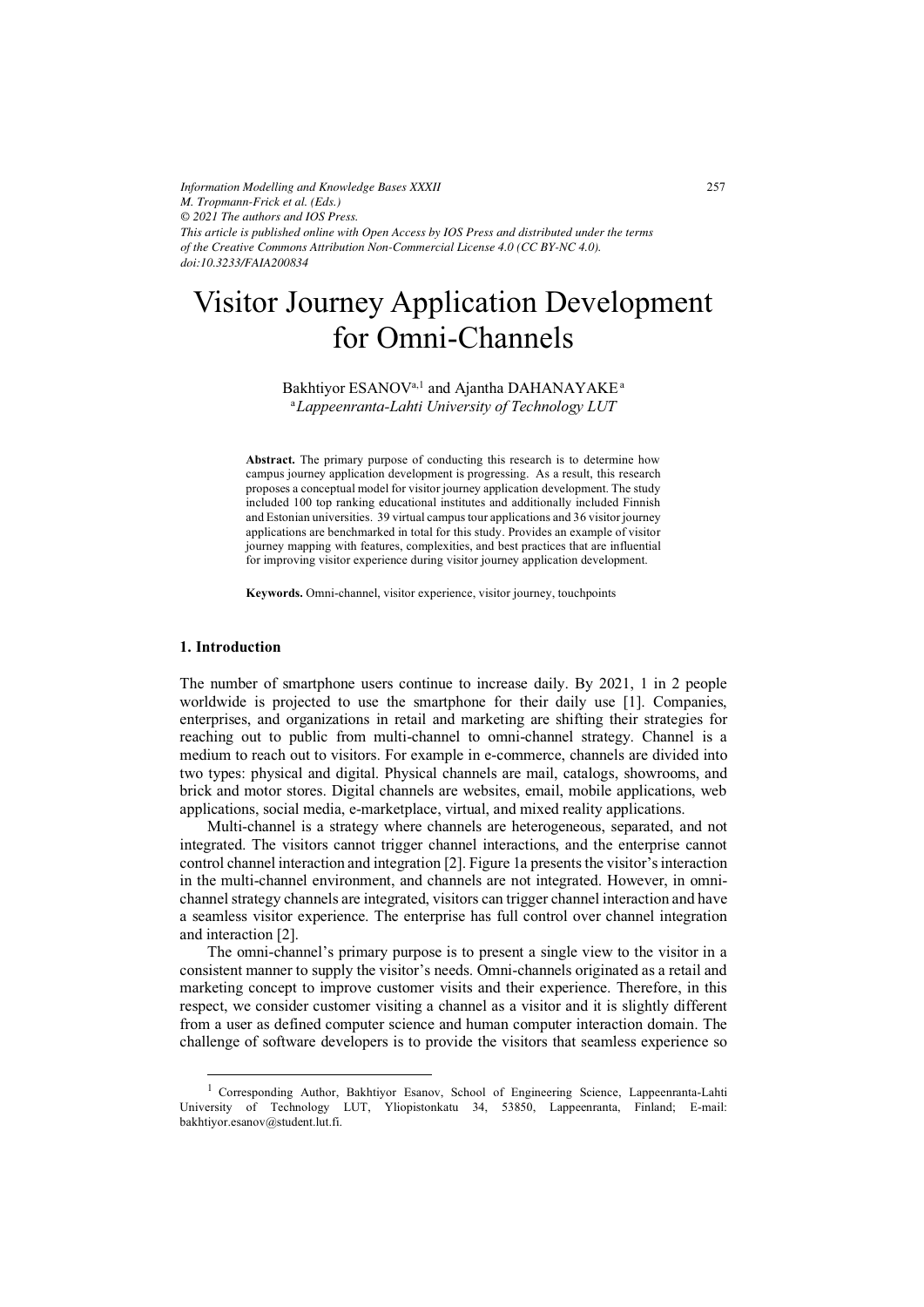that they can interact whenever, wherever, and however, they want across all the channels, and with multiple touchpoints integrated. Figure 1b presents channel integration in omni-channel strategy.

Understanding visitor's expectations is another aspect for providing a seamless, consistent experience across all channels and touchpoints.



**Figure 1**.a) multi-channel, b) omni-channel

The recent developments in technology are virtual reality, augmented reality, mixed reality, and the internet of things. These developments bring challenges to visitor journey definitions in retail as well as university and other environments that want to improve the visitor experience of their brand. A visitor journey is similar to visiting a brick and motor store in the virtual space through web application or web site. Many universities have built their visitor journey applications. For example Harvard, Massachusetts Institute of Technology (MIT), Stanford University, and University Jyvaskyla have their visitor journey applications.

Visitor journey applications are very important for brand identity, service improvements, brand experience, giving the right service to the right person, and interaction between brand and customers.

In this research, we investigate visitor journey applications, types of visitor journey applications, overall investigation of how channels are integrated, and features of the visitor journey. This study has a limitation. Mainly, this paper focuses on university visitor journey applications. In the end, we present the functionality and requirements for building visitor journey applications.

There are various types of visitor interactions in visitor journey applications. These users can be students, staff, parents, and other visitors in an education environment. Omni-channel is not a strategy only for retail industry. However, it can be used in various industries to build integrated, seamless visitor experience.

This study aims to investigate various types of visitor journey applications for omnichannel visitor journey application development. We discuss the importance of customized and personalized visitor experience for such application development. In this research, we use benchmarking to identify best practices for the improvement of visitor experience while using mobile applications. We investigate the world's top 100 universities [3] mobile applications(apps), and web apps. Surprisingly most of the universities do not own their visitor journey applications.

The structure of the paper is as follows. The second section presents an overview of the research methods used in this research. The third section lists previous studies about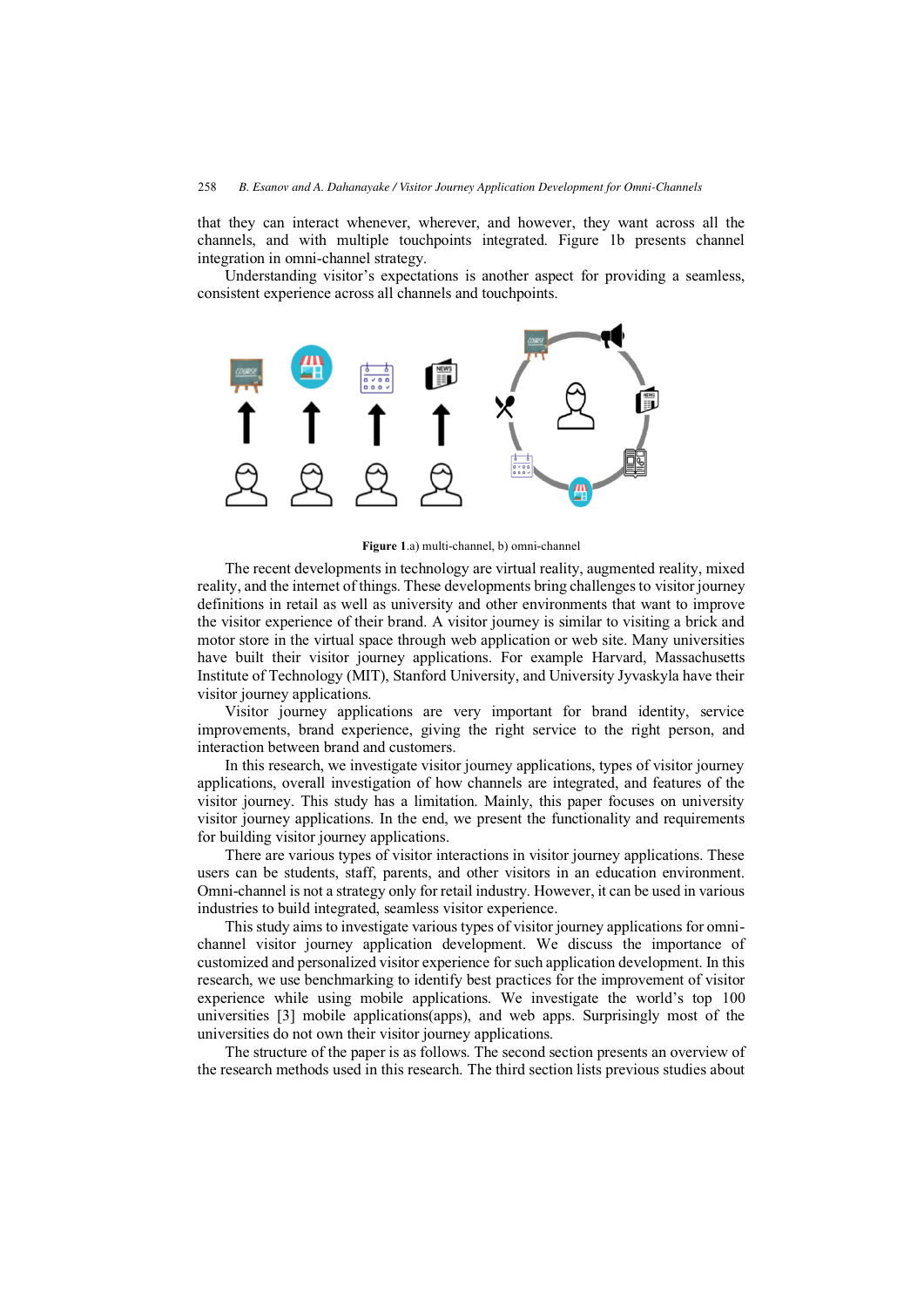campus journey applications. The fourth section of the paper reports the findings of the benchmarking of campus journey applications. The fifth and sixth chapters of the paper introduces the research results from campus journey applications. The sixth chapter summarizes the paper.

# **2. Research Approach**

# *2.1. Systematic Literature Review*

In order to accomplish research goals, the research must be driven in a theoretical and analytical approach. In the first step of this research work, we address recent papers on visitor journey applications by conducting a systematic literature review [4]. Within the systematic literature review, we have focused on investigating into applications of successful visitor journey applications and visitor's experience cases with the main interest in architectures used, seeking to understand how omni-channel environments can integrate visitor's touchpoints through a full range of functionality integration for optimum visitor engagement and satisfaction.

The literature review helped the identification and classification of omni-channel architectures as the first step, and this study firstly reviews the characteristics of omnichannel environments in visitor journey applications.

Search keywords used for the systematic literature review are omni-channel, customer/visitor journey, user experience, virtual campus, campus journey, touchpoint, journey planning.

The systematic literature review is selected as part of the research approach for this study[4]. Table 1 provides the selected articles for review. After the literature study, we conducted benchmarking of university visitor journey applications to arrive at gathering data for building the research objectives.

| <b>Paper Title</b>                                                                                                                          | <b>Focused Keyword</b>            |
|---------------------------------------------------------------------------------------------------------------------------------------------|-----------------------------------|
| Omni-Channel Product Distribution Network Design by Using the<br>Swarm Optimization Algorithm <sup>[5]</sup><br><b>Improved Particle</b>    | Omni-channel, user<br>experience  |
| Enhanced Visitor Experience Through Campus Virtual Tour[6]                                                                                  | Virtual campus,<br>campus journey |
| System Architecture for Virtual Team Campus on Cloud to Support<br>Internal Quality Assurance of Rajamangala University of<br>Technology[7] | Virtual Campus                    |
| User Experience in Mobile Augmented Reality: Emotions,<br>Challenges, Opportunities and Best Practices[8]                                   | User experience                   |
| Mapping Learner-Data Journeys: Evolution of a Visual Co-Design<br>Tool[9]                                                                   | User journey                      |
| Learning Multi-touch Conversion Attribution with Dual-attention<br>Mechanisms for Online Advertising [10]                                   | Touchpoint                        |
| Key Factors for In-Store Smartphone Use in an Omnichannel<br>Experience: Millennials vs. Nonmillennials[11]                                 | Omni-channel, user<br>experience  |
| Virtual reality interactive media for universitas sumatera utara - a<br>campus introduction and simulation [12]                             | Virtual campus,<br>campus journey |

#### **Table 1**.List of reviewed studies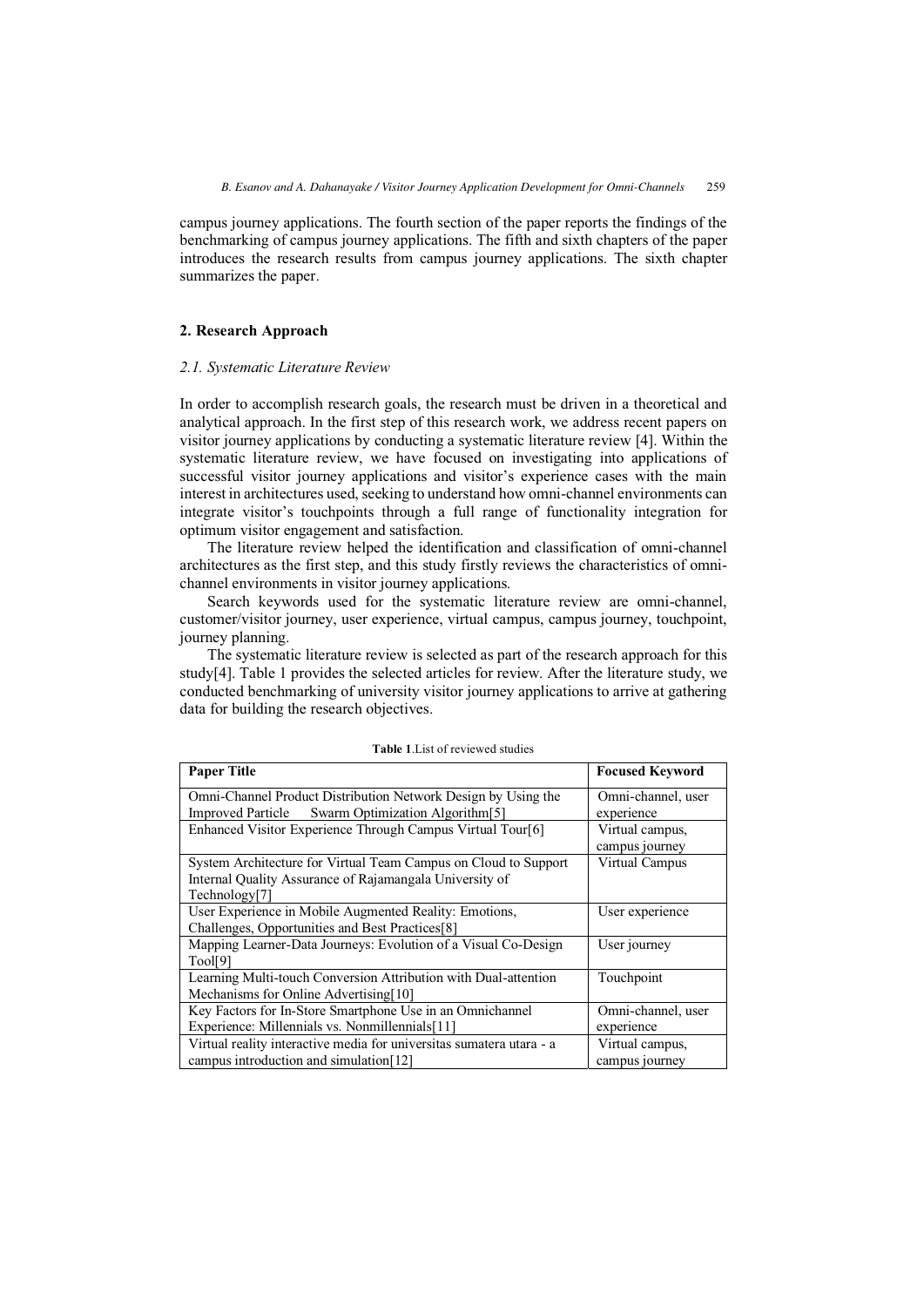| Journey Mapping the User Experience[13]                                                               | User journey, user<br>experience  |
|-------------------------------------------------------------------------------------------------------|-----------------------------------|
| T2*-Personalized Trip Planner[14]                                                                     | touchpoint                        |
| The Case for Graph-based Recommendations[15]                                                          | User experience                   |
| Understanding Mobile Phone Activities via Retrospective Review of<br>Visualizations of Usage Data[16] | User experience                   |
| Challenges on the Journey to Co-Watching YouTube[17]                                                  | User journey,<br>journey planning |
| Development Plan for Research on Omni-Channel Shopping to<br>Purchase Intention[18]                   | Omni-channel                      |
| Context-Aware User Modeling Strategies for Journey Plan<br>Recommendation[19]                         | User journey                      |
| VICTour 1.1: Introducing virtual learning environments and<br>gamification[20]                        | User journey, virtual<br>campus   |
| An Application of Game Technology to Virtual University Campus<br>Tour and Interior Navigation[21]    | Virtual campus                    |
| Just Browsing? Understanding User Journeys in Online TV[22]                                           | User journey                      |
| Mobility Crowdsourcing: Toward Zero-Effort Carpooling on<br>Individual Smartphone[23]                 | User journey                      |
| Customer Experience Modeling: Designing Interactions for Service<br>Systems[24]                       | User experience                   |
| Redefining Touchpoints: An Integrated Approach for Implementing<br>Omnichannel Service Concepts[25]   | Touchpoints, user<br>experience   |
| The mobile university: from the library to the campus[26]                                             | Virtual campus                    |
| Which platform do our users prefer: website or mobile app?[27]                                        | User journey                      |
| A framework for evaluating university mobile websites.[28]                                            | User experience                   |
| Customer experience evaluation in the omnichannel environment[29]                                     | User experience,<br>omni-channel  |

# **3. State of visitor journey applications**

# *3.1. Omni-Channel*

Omni-channel is the deep integration of all available physical and digital channels into one touchpoint [5] to create a seamless visitor experience across channels. The enterprises such as in retail industry offer visitors a wide range of possibilities to interact with their products. At present such means are: the physical store, catalogs, telephone, web app, and mobile app. Additionally, the visitor can trigger full interaction, and the enterprise controls full integration of all channels [2]. Föhr Janne et al. [29] groups the channels into online, offline, and complex channels. Complex channels are promotions, showroom, and advertisements.

A university visitor journey applications can be identified as a journey through services such as student services, university news services, sports facilities, email service, library services, courses and learning management systems, calendar services, booking room service, restaurants, and cafes and many more.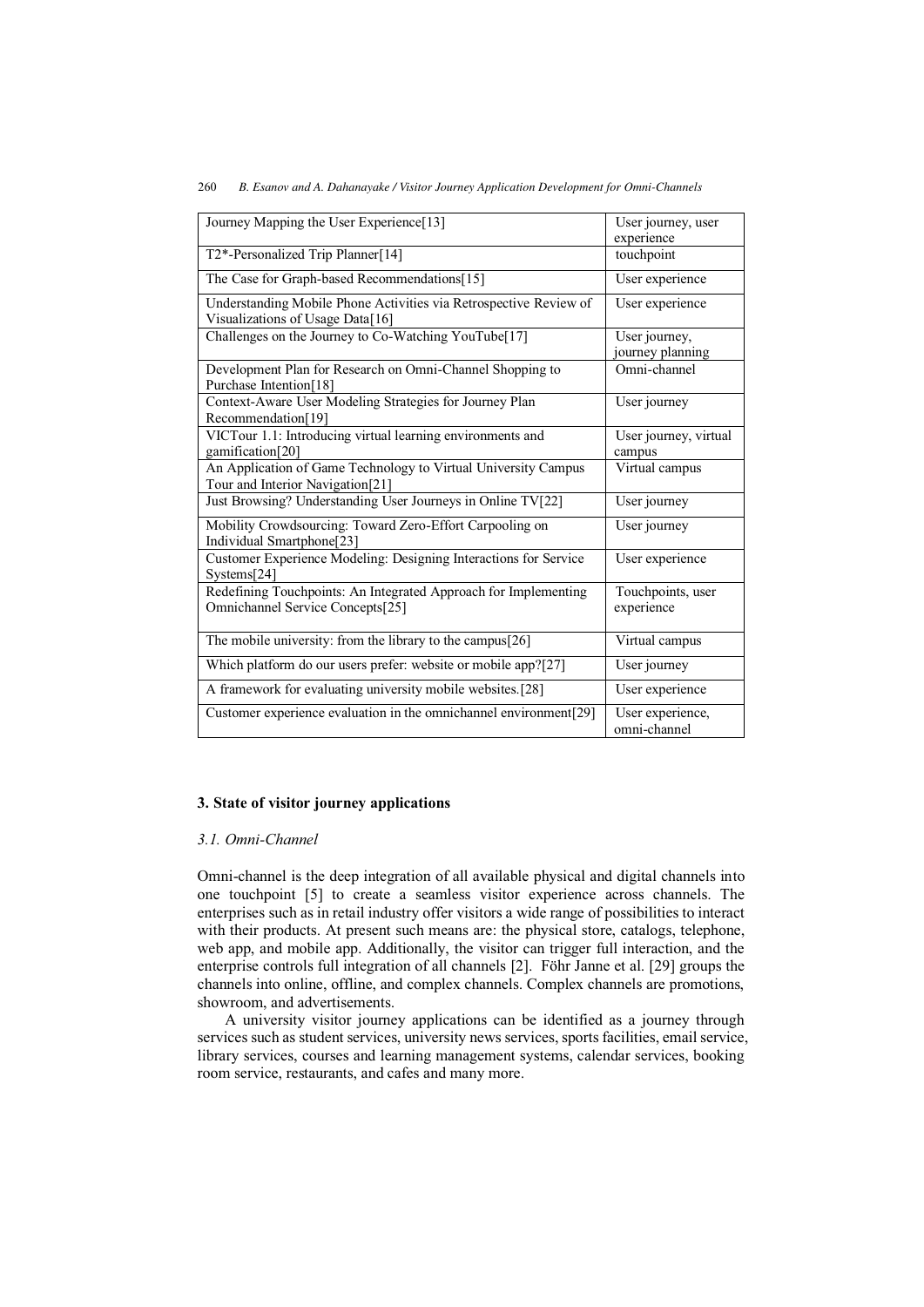Ana Mosquera et al. [11] identifies the key factors influencing visitor's intention to use smartphone devices while visiting the in-store and having an omni-channel experience. Those key factors are performance expectancy, effort expectancy, social influence, facilitating conditions, hedonic motivation, habit, price, and value. Behavior intention is the superset of these factors. Behavior intention, facilitating conditions, and habits directly and positively affects visitor's behavior. The physical store is preferred as the main channel for selling consumer goods or services to customers in retail. With the revolution of mobile technology, customers are ahead of retailers. The customer researches the online to find about the product before visiting the physical store. In the physical store, the customer expects a brand experience.

Some enterprises have already implemented this omni-channel approach successfully. Examples are:

**Disney:** Once a trip is booked, My Disney Experience tool leads to planning the entire trip, taking care of all details to locate the attractions the visitor wants to see, and the estimated wait time for each of them [30].

**Virgin Atlantic:** A customer service experience is shared, is a story of personalized user experience with a representative of Virgin Atlantic who reaches across the company's different marketing channels to give the customer personalized service experience [31].

**Oasis**: is a fashion retailer with a fancy e-commerce site, mobile app, and several brick-and-mortar locations. They fuse those channels to give a visitor a simple and great shopping experience [32].

#### *3.2. Touchpoint*

Kronqvist et al.[25] distinguishes touchpoints into physical touchpoints, digital touchpoints, and social touchpoints. Physical touchpoints are cards, signs, brochures, service desk, robots, etc. Digital touchpoints are web, mobile, tablets, Augmented/Virtual Reality, chat, artificial intelligence, etc. Social touchpoints are customer service, sales, reception, maintenance, etc. During the visitor journey, the visitor can use different devices, interact with a variety of touchpoints, and can choose a large number of distributed channels, websites, and apps [14].

Stein et al. [33] collected qualitative data obtained from interviews and analyzed thematically to identify elements of customer experience touchpoints. This analysis reveals seven elements of touchpoints: atmospheric, technological, communicative, process, employee-customer interaction, customer–customer interaction, product interaction. Atmospheric elements such as sensory factors, visual effects (paintings, colors), and story layouts are essential in visitor experience. Technological elements have a direct interaction with visitors and these technologies (kiosks, social media, mobile applications, websites etc.,) influence the brand experience. Communicative elements are one-way communication from the retailer to the customer and can be advertisements, informative messages, and promotions. Process elements are actions or steps of customer needs such as navigation, waiting time, and service process.

Orchestration and alignment of these various touchpoints in time and quality form a harmonious experience, and successful alignment result in positive visitor experiences [25].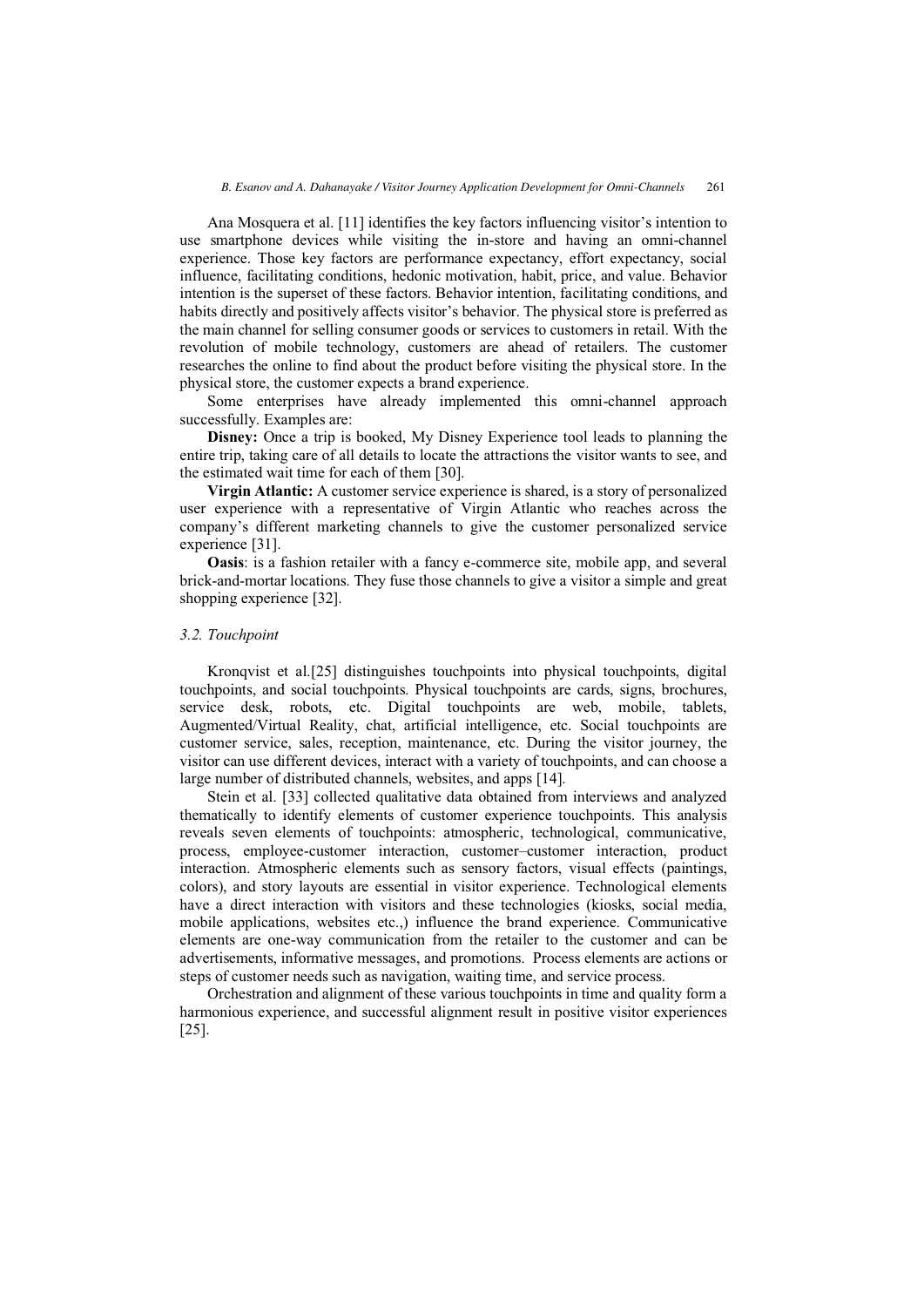#### *3.3. Visitor Journey*

Customer or visitor experience is dependent of the visitor journey. We consider the visitor journey as a synonym to the user journey or customer journey. The visitor journey is a virtual tour that a visitor navigates while visiting the virtual-space of the omnichannel application. During a visitor journey, the visitor navigates through touchpoints. These touchpoints are services offered to the visitor by the enterprise. Along the visitor journey, visitors must engage in impression management to consider how their choices might make them appear to others. Emily Sun et al.[17] explores the short-form video co-watching journey. The journey starts with searching for pre-watched content or taking the time to find new content, to negotiating or turn-taking to make a decision, to switching videos less when with another person. The video-sharing platform YouTube merge different user's recommended videos based on common interests and recommend to new users.

Journeys of watching TV Patterns Based on [22], the researchers inspect the journeys in each segment to investigate whether to generalize the patterns of user behavior in groups within each time segment and how patterns change over time.

Visitor journeys have starting and ending points. Visitor journey mapping highlights movement through space, track the time required, visitor's interaction with the brand, and pinch points that users might encounter while performing a task [34]. This mapping is integral to understand customer/visitor experience [35].

#### *3.4. Virtual Campus*

R F Rahmat et. al. [12] implemented the Unity 3D game engine for creating a virtual campus tour application for Universitas Sumatera Utara. In their research, they present steps of creating a virtual environment and end-user tests of the application. They state all end users agreed that the 3D virtual campus is helpful for new students.

Rizawati et al. [6] present the problem of representing campus, facilities, services to potential students with images and videos. However, potential students cannot participate at the intended on-campus information day time and venue. The virtual campus tour allows the potential students to visualize and explore campus environments virtually and have a significant impact on choosing campus for their studies.

#### **4. Benchmarking University visitor journey applications**

Camp [36] defines Benchmarking as a process of measuring, finding, comparing products, services with the companies, with the leaders in the same sector of the industry. One of the essential steps of the benchmarking process is searching for the best in set of companies or organizations [37].

After conducting a pilot search, testing, and examining different mobile applications in university mobile application segment, the criteria for comparing the visitor journey applications is identified. [Figure 2](#page-6-0) presents the steps of the benchmarking process. Different universities are compared according to the selected criteria. The list of 36 benchmarked university visitor journey applications are presented in [Table 2.](#page-6-0) The benchmarking process is conducted between April 2019-July, 2019. Data collection for benchmarking is performed with iPhone 6, iPad 2, Samsung Galaxy J3 and Lenovo Yoga 510 devices. Findings are enumerated below.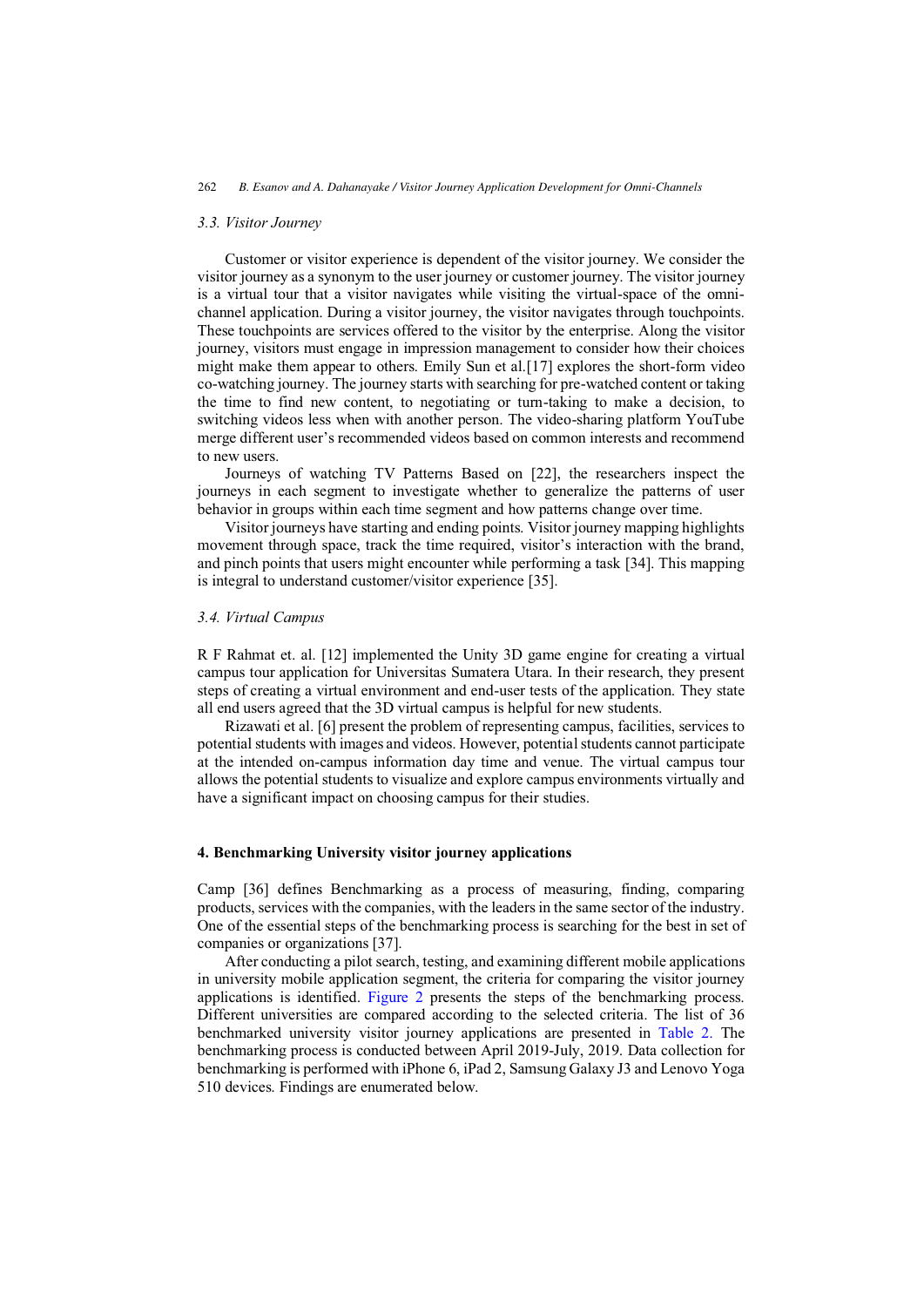<span id="page-6-0"></span>

**Figure 2**. Process of Benchmarking

| <b>University Name</b>                                 | <b>App Name</b>                       | Androi<br>Ч<br><b>Version</b> | <b>TOS</b><br>Versi<br>on | Web App<br>version | Year of<br>First<br>Release | Country                            |
|--------------------------------------------------------|---------------------------------------|-------------------------------|---------------------------|--------------------|-----------------------------|------------------------------------|
| <b>Stanford University</b>                             | Stanford<br>Mobile                    | Yes                           | Yes                       | Yes                | 2016                        | United States of<br>America        |
| Massachusetts<br>$\sigma$ f<br>Institute<br>Technology | <b>MIT</b><br>Mobile                  | Yes                           | Yes                       | Yes                | 2011                        | United States of<br>America        |
| California Institute of<br>Technology                  | CSR(Caltec<br>h Student<br>Resources) | Yes                           | Yes                       | No                 | 2018                        | United States of<br>America        |
| Harvard University                                     | Harvard                               | Yes                           | Yes                       | Yes                | 2012                        | United States of<br>America        |
| Princeton University                                   | Princeton<br>Mobile                   | Yes                           | Yes                       | Yes                | 2013                        | <b>United States of</b><br>America |
| Yale University                                        | Yale                                  | Yes                           | Yes                       | N <sub>0</sub>     | 2018                        | United States of<br>America        |
| Imperial<br>College<br>London                          | Imperial                              | Yes                           | Yes                       | Yes                | 2011                        | <b>Great Britain</b>               |
| ETH Zurich                                             | ETH Zurich                            | Yes                           | Yes                       | N <sub>0</sub>     | 2012                        | Switzerland                        |
| University<br>of<br>California, Berkeley               | Berkeley                              | Yes                           | Yes                       | No                 | 2018                        | United States of<br>America        |
| Duke University                                        | Dukemobil<br>e                        | Yes                           | Yes                       | Yes                | 2011                        | United States of<br>America        |
| Cornell University                                     | Cornell<br>Connects                   | Yes                           | Yes                       | No                 | 2018                        | <b>United States of</b><br>America |
| University of Toronto                                  | U of T<br>Mobile                      | Yes                           | Yes                       | N <sub>0</sub>     | 2013                        | Canada                             |
| Lahti University of<br>Applied Science                 | <b>LAMK</b><br>APP                    | Yes                           | Yes                       | N <sub>o</sub>     | 2017                        | Finland                            |
| École Polytechnique<br>Fédérale de Lausanne            | <b>EPFL</b><br>Campus                 | Yes                           | Yes                       | N <sub>0</sub>     | 2011                        | Switzerland                        |
| Jyvaskyla University                                   | MyJYU                                 | Yes                           | Yes                       | Yes                | 2019                        | Finland                            |

| <b>Table 2.</b> List of Benchmarked Universities |
|--------------------------------------------------|
|--------------------------------------------------|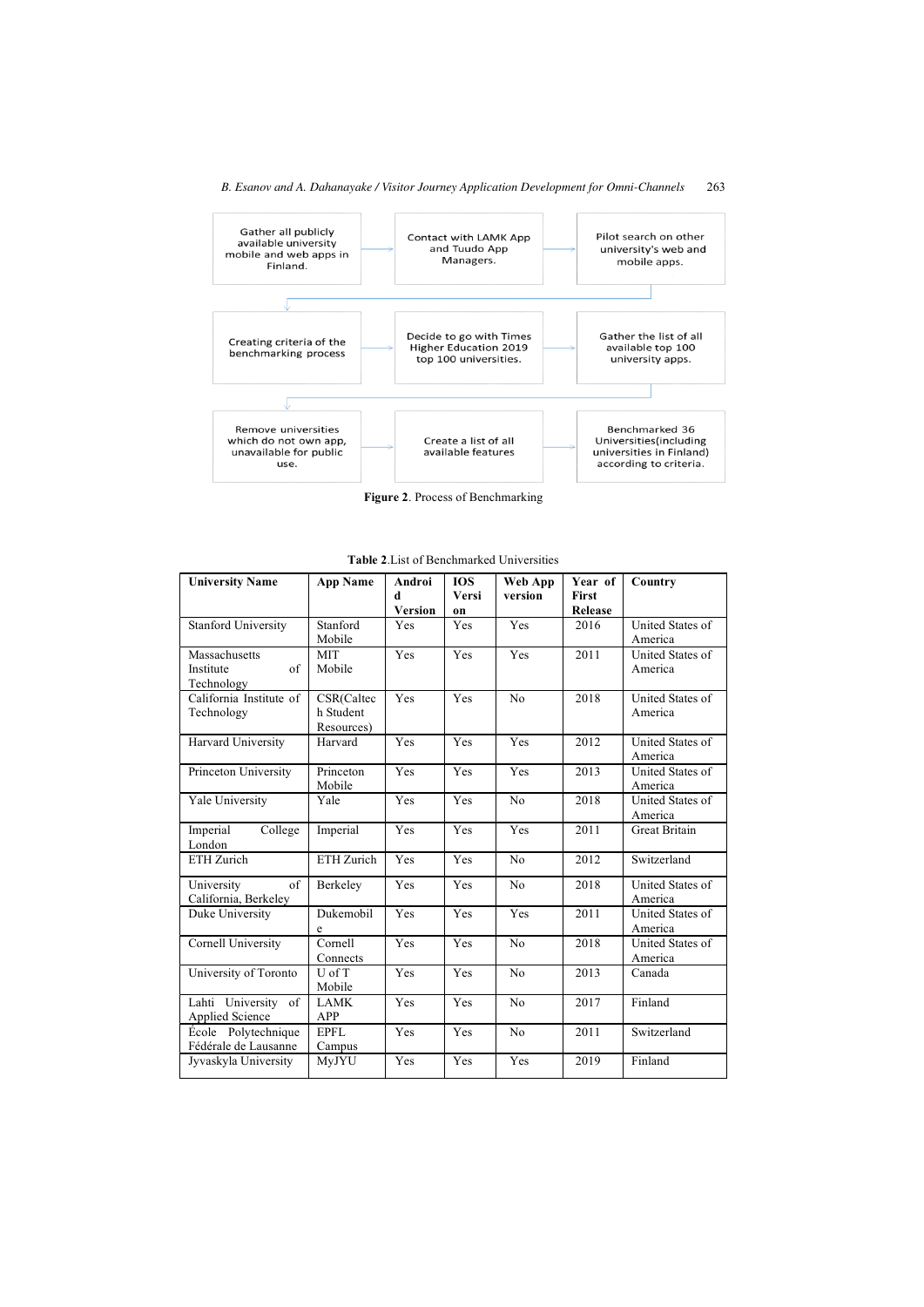| Tuudo App                                                                             | Tuudo App                   | Yes        | Yes        | No             | 2016         | Finland                     |
|---------------------------------------------------------------------------------------|-----------------------------|------------|------------|----------------|--------------|-----------------------------|
| University<br>College<br>London(UCL)                                                  | UCL Go!                     | Yes        | Yes        | Yes            | 2011         | Great Britain               |
| Technical University<br>Munich(TUM<br>of<br>Campus)                                   | <b>TUM</b><br>Campus        | Yes        | Yes        | N <sub>0</sub> | 2011         | Germany                     |
| University<br>The<br>of<br>North<br>Carolina<br>at<br>Chapel Hill                     | CarolinaG<br>$\Omega$       | Yes        | Yes        | N <sub>o</sub> | 2014         | United States of<br>America |
| University<br>of<br>California,<br>Santa<br>Barbara                                   | UCSB-UC<br>Santa<br>Barbara | Yes        | Yes        | N <sub>0</sub> | 2016         | United States of<br>America |
| McGill University                                                                     | McGill                      | Yes        | Yes        | N <sub>0</sub> | 2014         | Canada                      |
| University<br>of<br>Pennsylvania(Penn<br>Mobile)                                      | Penn<br>Mobile              | Yes        | Yes        | N <sub>o</sub> | 2015         | United States of<br>America |
| The<br>University<br>of<br>Texas<br>Austin<br>at<br>(MyUT Texas)                      | MyUT<br>Texas               | Yes        | Yes        | N <sub>o</sub> | 2018         | United States of<br>America |
| of<br>University<br>Wisconsin                                                         | Wisconsin                   | Yes        | Yes        | N <sub>0</sub> | 2011         | United States of<br>America |
| University<br>of<br>The<br><b>Sydney University</b>                                   | Sydney Uni                  | Yes        | <b>Yes</b> | N <sub>0</sub> | 2012         | Australia                   |
| Wageningen<br>University<br>&<br>Research                                             | <b>WUR</b><br>W'App         | Yes        | Yes        | N <sub>o</sub> | not<br>found | Netherlands                 |
| University<br>of<br>Amsterdam                                                         | My UvA                      | Yes        | Yes        | No             | 2015         | Netherlands                 |
| University<br>The<br>of<br>Hong Kong                                                  | <b>HKU</b>                  | Yes        | Yes        | N <sub>0</sub> | 2012         | China                       |
| New York University                                                                   | <b>NYU</b><br>mobile        | Yes        | Yes        | N <sub>0</sub> | 2012         | United States of<br>America |
| Université PSL(Paris<br>Sciences & Lettres -<br><b>PSL</b><br>Research<br>University) | My.PSL                      | Yes        | Yes        | N <sub>0</sub> | 2017         | France                      |
| University<br>The<br>of<br>Melbourne                                                  | my.unimelb                  | Yes        | Yes        | N <sub>0</sub> | 2014         | Austalia                    |
| University of British<br>Columbia                                                     | <b>UBC</b>                  | Yes        | Yes        | Yes            | 2014         | Canada                      |
| Chinese<br>The<br>University of Hong<br>Kong                                          | <b>CUHK</b><br>Mobile       | <b>Yes</b> | Yes        | N <sub>o</sub> | 2012         | Hong Kong                   |
| King's<br>College<br>London                                                           | King's<br>Mobile            | Yes        | Yes        | Yes            | 2012         | <b>Great Britain</b>        |
| Nanyang<br>Technological<br>University                                                | NTU<br>Mobile               | Yes        | Yes        | N <sub>0</sub> | 2011         | Singapore                   |

# *4.1. Mobile Apps*

Android is one of the most used mobile operating systems and holds more than 75% of the mobile devices market share worldwide [38]. Google Play is the largest app store for downloading the applications and installing on supported mobile devices. Google maintains the Google Play Store. Android has a large community of application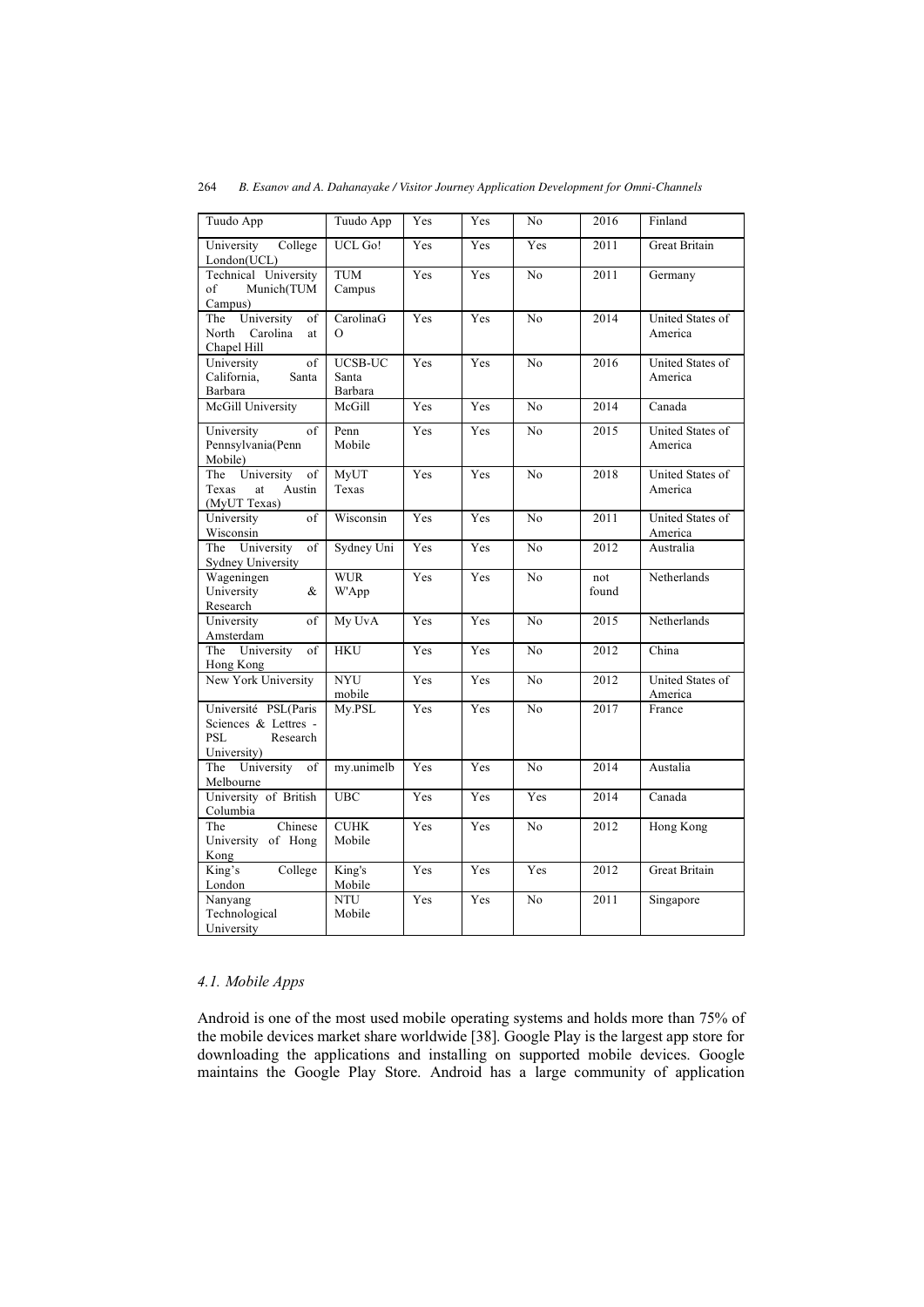developers and supported by Google. From the benchmarking data, we can clearly state that almost every mobile application has an Android version.

IOS is the second-largest [38] mobile operating system runs on Apple mobile devices such as iPhone, iPad tablets, iPod Touch. IOS applications can be downloaded from the App Store and installed on supported devices. Apple maintains the App Store and supports its developer community. IOS version is the same version of the Android version of the mobile application. During the benchmarking it is discovered, there is a minor platform-specific design difference between Android and IOS in the user interface of the application.

#### *4.2. Web Applications*

The web application is a compatible web-browser based version of the same mobile application. The web application does not require to install on the user desktop. Web Application runs on all available web browsers such as Safari, Google Chrome, Mozilla Firefox, Microsoft Edge, Yandex. Android and IOS mobile applications run on a specific operating system. However, the web application does not depend on any operating system. Mobile applications can be downloaded from the Google Play Store and App Store and installed on mobile devices.

On the other hand, experiencing a web application is simple, can access by URL address of the web application, and the application contents load to the user's browser. The user of the web application can experience the latest version of the mobile application without any update notice of mobile application. Table 3 shows the list of universities, which have a web application version of their same mobile applications. With the web application, organizations can reach all available audiences, and audiences are free to experiences the brand without devices and operating system dependency.

The visitor starts his/her journey with the mobile application and can continue his/her journey with the web application. With the combining of web and mobile applications, the visitor's experience is seamless, consistent, and integrated.

| <b>Universities</b>                   | <b>Web Application URL</b>     |
|---------------------------------------|--------------------------------|
| <b>Stanford University</b>            | https://m.stanford.edu         |
| Massachusetts Institute of Technology | https://mobi.mit.edu/          |
| <b>Harvard University</b>             | https://m.harvard.edu/         |
| Princeton University                  | https://m.princeton.edu        |
| Imperial College London               | https://mobile.imperial.ac.uk/ |
| Duke University                       | https://mobile.duke.edu/       |
| Jyvaskyla University                  | https://myjyu.jyu.fi/          |
| University College London(UCL)        | https://ucl.ombiel.co.uk/      |
| University of British Columbia        | https://m.ubc.ca               |
| King's College London                 | https://kingsmobile.kcl.ac.uk  |

**Table 3**. List of Web applications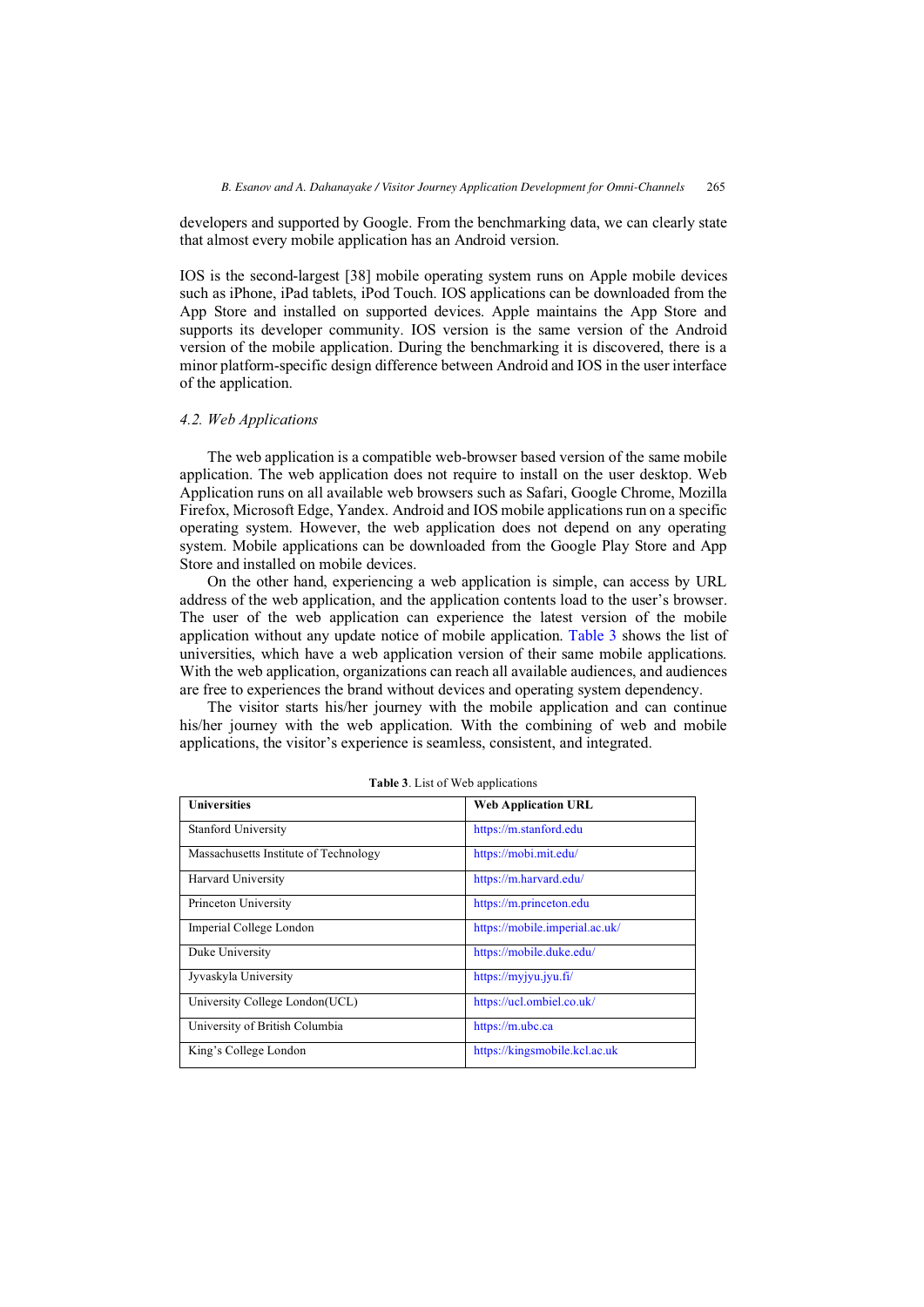From the benchmarking data i[n Table 2,](#page-6-0) we discover that visitor journey applications appeared from the beginning of 2011. Year of the first release information is based on Android Version. The First-time release data is available only for the users of the Android version. App Store does not show details about the first release of the IOS version of mobile applications.

# *4.3. Features*

Universities may have several campuses in different countries or cities. Furthermore, campuses located in different corners of cities. Every campus has its facilities and services. Campus selection automatically updates the touchpoints data source with selected campus's services and channels. The visitor journey application automatically updates its data with campus services. New York University (NYU Mobile) and Technical University of Munich (TUM Campus) have *campus selection* feature.

*Visitor mode* is an essential feature for visitor journey applications. In visitor mode, visitors can use the application without a login to the application. The visitor mode has limited features. In visitor mode, visitors can not log in to the system. During the benchmarking process, we removed applications from the list which do not have the visitor mode.

[Table 4](#page-10-0) shows the list of most user touchpoints by universities, which also include the visitor mode. Some touchpoints require authorization for accessing the system, and these touchpoints are designed for the specific user types. These specific users are students and staff.

The persona can be a student, staff, and authorized campus visitors. With a *change persona* feature, the experience of the visitor journey is personalized and customized. There are no restrictions for authorized users while using the application. Furthermore, touchpoints such as internal chat and messaging, calendar, personalized schedules, booking room, library, announcements, health services, study space availability, student identification card, jobs, finance, laundry info, parking are fully available for authorized users.

The *customized navigation* feature provides a more personalized visitor experience of the brand. Customized navigation helps to minimize and organize the touchpoints. The visitor can personalize the application according to his/her specifications and preferences. A visitor can create a list of favorite touchpoints and list appears at the top of the navigation menu and navigational home screen. The application gives the option to add new touchpoints to the list, changes, and adjusts the position of touchpoint to top, bottom, and removes from the list. This feature helps to reach touchpoints quicker.

Following Universities mobile applications have Customized Navigation Feature: Massachusetts Institute of Technology(MIT Mobile), University of California Berkeley(Berkeley), University of Toronto(U of Mobile), École Polytechnique Fédérale de Lausanne(EPFL Campus), University of Pennsylvania(Penn Mobile), University of Sydney University(Sydney Uni), Nanyang Technological University(NTU Mobile).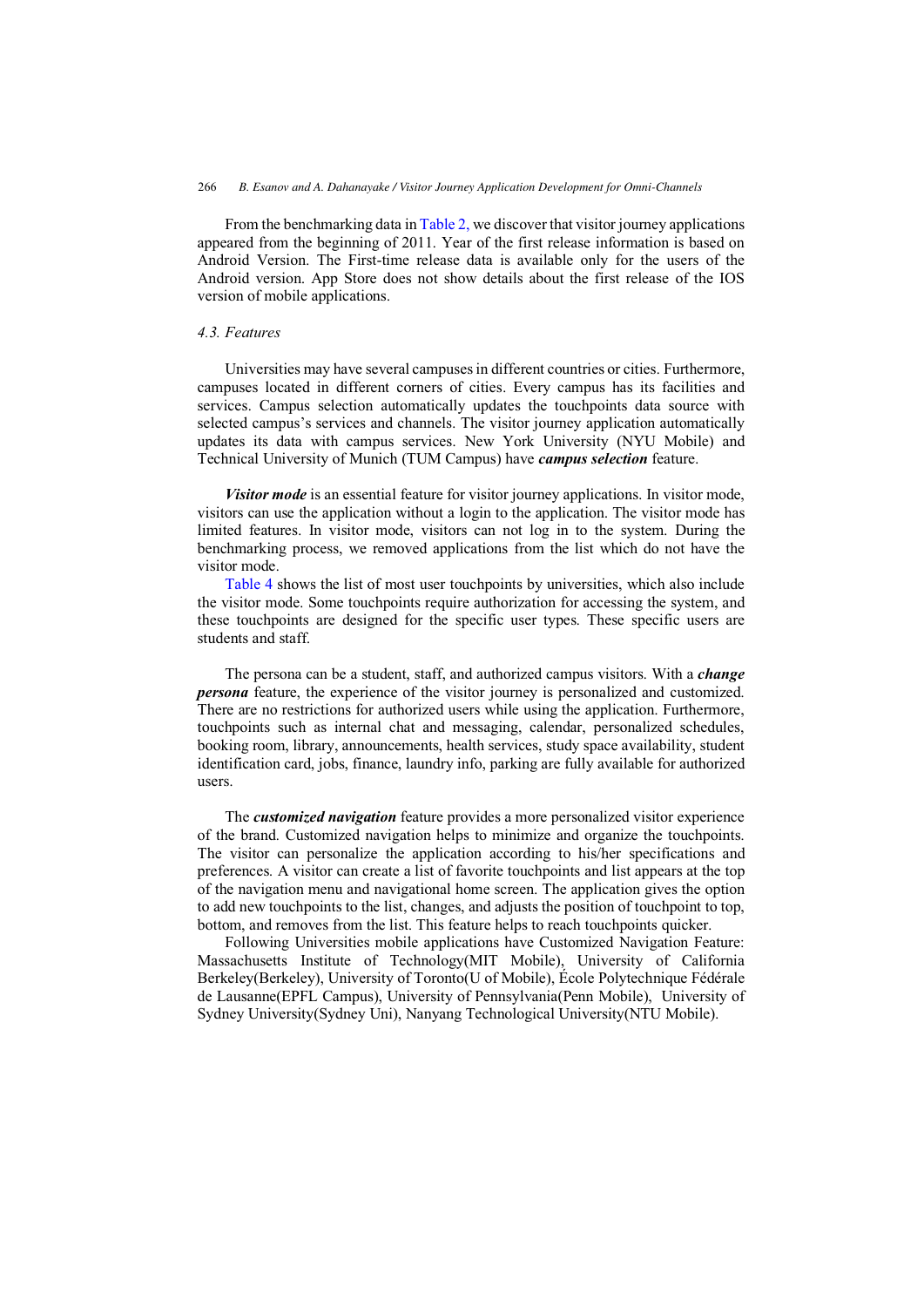## <span id="page-10-0"></span>*4.4. Customizing the Features*

For customizing the selected touchpoints, the University of Pennsylvania (Penn Mobile), EPFL, ETH Zurich, and Technical University of Munich(TUM Campus) have included these features.

Features may have an extensive range of services and channels. In the visitor journey application context, some features have many services. For example, news. University has a wide range of channels to provide news.

This feature helps to optimize the visitor experience. Moreover, provide a more specific part of the touchpoint. With customizing this feature, the user's experience will be more personalized. Table 4 below provides the most common features related to tuchpoints in visitor journey applications.

| <b>Feature Name</b>    | <b>Description</b>                                                                                                                                                                                                                                                                                        | <b>Visitor</b><br>Mode | <b>Staff/Student</b> |
|------------------------|-----------------------------------------------------------------------------------------------------------------------------------------------------------------------------------------------------------------------------------------------------------------------------------------------------------|------------------------|----------------------|
| Directory              | Get the contact information for University students,<br>faculty, and staff, as well as for departments, offices, arts,<br>athletic venues, libraries, and services.                                                                                                                                       | Yes                    | Yes                  |
| Map                    | Navigate the campus by searching for buildings,<br>departments, libraries, athletic facilities, dormitories, and<br>offices. Zoom in, zoom out or scroll in any direction.<br>Locations include details such as images, website links,<br>and phone numbers.                                              | Yes                    | Yes                  |
| Places                 | Look up places around campus and the services they<br>provide. Get detailed information such as open hours,<br>whether space is reserved, contact information, and<br>payment types accepted. Examples of places include<br>residential colleges, the digital print center, and<br>recreation facilities. | Yes                    | Yes                  |
| Dining/Restaurants     | Choose where and what user would like to eat. Look up<br>both residential and retail dining locations and check<br>open hours, menus, and nutrition information. Integrated<br>with dining services                                                                                                       | Yes                    | Yes                  |
| Transit/Transportation | Access transportation routes, schedules, and locations in<br>real-time. Integrated with the local transportation system.<br>Read news and see transportation contact information.<br>Check/load the balance from the transportation system                                                                | <b>Yes</b>             | Yes                  |
| Events                 | Browse the public and student event listings by day and<br>category. Find the event locations on the campus map.<br>Access the academic calendar for important dates and<br>deadlines.                                                                                                                    | Yes                    | Yes                  |
| <b>News</b>            | Keep up to date with and share the latest University news<br>and announcements.                                                                                                                                                                                                                           | Yes                    | Yes                  |
| Accommodation          | Integrated<br>university<br>dormitories<br>with<br>website.<br>Student/User can make book/reservation for Washing<br>Machine/Dryer/Sauna                                                                                                                                                                  | Partly<br>Yes          | Yes                  |
| Sports                 | Check SportsHall timetables, and news. Book a sports<br>hall for indoor games. Users can create sports events with<br>friends. Integrated with sports facilities services                                                                                                                                 | Yes                    | Yes                  |
| Report                 | Submit fault reports concerning campus facilities,<br>outdoor and indoor areas, report a defect in class, outdoor<br>and indoor places.                                                                                                                                                                   | Yes                    | Yes                  |
| Courses                | Search or browse the course schedule to find descriptions,<br>meeting days and times, locations, instructors, and class<br>size. Link to instructor contact information and check<br>locations on the campus map.                                                                                         | Partly<br>Yes          | Yes                  |
| Library                | Connect to the university library services to search the<br>catalog, see hours for each library, and send a text<br>message or check loan status, prolong the book, order<br>library card                                                                                                                 | No.                    | Yes                  |

**Table 4**.List of most used Features related to Touchpoints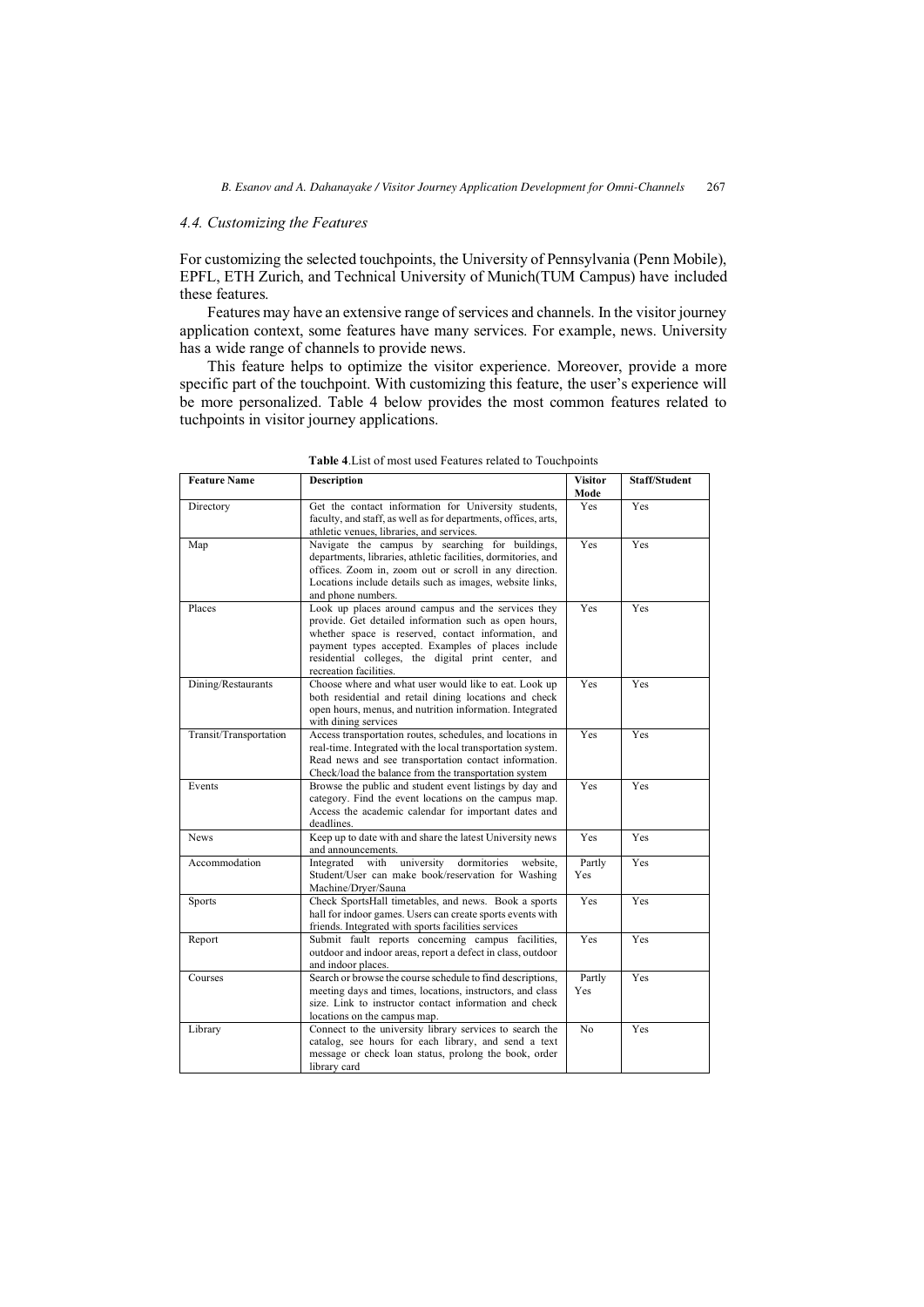| Emergency                      | Get quick access to telephone numbers of emergency<br>services in case of emergency in the university campus                                                                | Yes            | Yes        |  |  |  |  |
|--------------------------------|-----------------------------------------------------------------------------------------------------------------------------------------------------------------------------|----------------|------------|--|--|--|--|
| Social                         | University social media pages, groups, accounts, and<br>profiles. Follow University's social media postings on<br>happenings around campus and breaking news.               | Yes            | Yes        |  |  |  |  |
| Announcements                  | Student/Staff can share updates about the important<br>events, conferences.                                                                                                 | N <sub>o</sub> | <b>Yes</b> |  |  |  |  |
| Video/Multimedia               | See a wide variety of videos about the university, made<br>by students, staff, and faculty, and featuring faculty<br>members, researchers, student life, and campus beauty. |                |            |  |  |  |  |
| Customize<br>menu/navigation   | User can select his/her favorite features, and selected<br>features appear on the navigation                                                                                | Yes            | Yes        |  |  |  |  |
| Settings                       | User can choose the size of fonts, language settings                                                                                                                        | Yes            | Yes        |  |  |  |  |
| Parking                        | Yes                                                                                                                                                                         | Yes            |            |  |  |  |  |
| Log in/log out                 | his/her<br>logins<br>personalized<br>account,<br>User<br>to<br>schedules/contents, notifications, messages                                                                  | N <sub>0</sub> | Yes        |  |  |  |  |
| Chat                           | Internal chat, group conversations.                                                                                                                                         | N <sub>o</sub> | Yes        |  |  |  |  |
| Marketplace                    | Sell, lend and rent things, buy printer quota, buy<br>university t-shirts/shorts/caps/mugs                                                                                  | Yes            | <b>Yes</b> |  |  |  |  |
| <b>Health Service</b>          | Health Service places/Phone number and contact<br>information                                                                                                               | N <sub>o</sub> | Yes        |  |  |  |  |
| Study<br>Space<br>Availability | User can check available study/meeting space and can<br>book it,                                                                                                            | No             | Yes        |  |  |  |  |
| Student Identification<br>card | Virtual student card verified identification of student.                                                                                                                    | N <sub>o</sub> | <b>Yes</b> |  |  |  |  |
| Campus News                    | Read the latest news from several university news sources                                                                                                                   | Yes            | <b>Yes</b> |  |  |  |  |
| Laundry Info                   | Check availability of washers and dryers located in<br>campus facilities                                                                                                    | N <sub>o</sub> | <b>Yes</b> |  |  |  |  |
| Jobs(Find Jobs)                | See the latest open positions from the University<br>employment system.                                                                                                     | N <sub>o</sub> | Yes        |  |  |  |  |
| Finance                        | Reminds/Shows the student's tuition fee                                                                                                                                     | N <sub>o</sub> | Yes        |  |  |  |  |

#### **5. Virtual Campus Tour and Touchpoint Services**

After completing the visitor journey application benchmarking, research continued with top-ranking 60 universities [3] and also included some universities from Finland and Estonia, which have virtual campus tour applications. From the process of benchmarking, 39 virtual campus tour applications are selected. [Table 5](#page-12-0) shows the list of virtual campus tour applications.

The virtual campus tour application's primary purpose is to promote key areas of both indoor and outdoor campus and attract the attention of prospective students, campus visitors, and prospective student's parents. Users of this application explore the campus facilities, services, locations from their supported devices.

The virtual experience of the campus is priceless. These kinds of applications are good for promoting university services in a good way.

Virtual tour applications increase the physical visits 27%, interactive web content engagement by 38%, and have resulted in 18% increase in inquires [39].

Map, Menu, Navigation, Photos, Panorama, Video, 360-degree video, voice-guide, Google map, interactive human guide, web app, mobile app, VR device are the supported features selected for comparison criteria. We consider these features are essential and core for building virtual campus tour applications.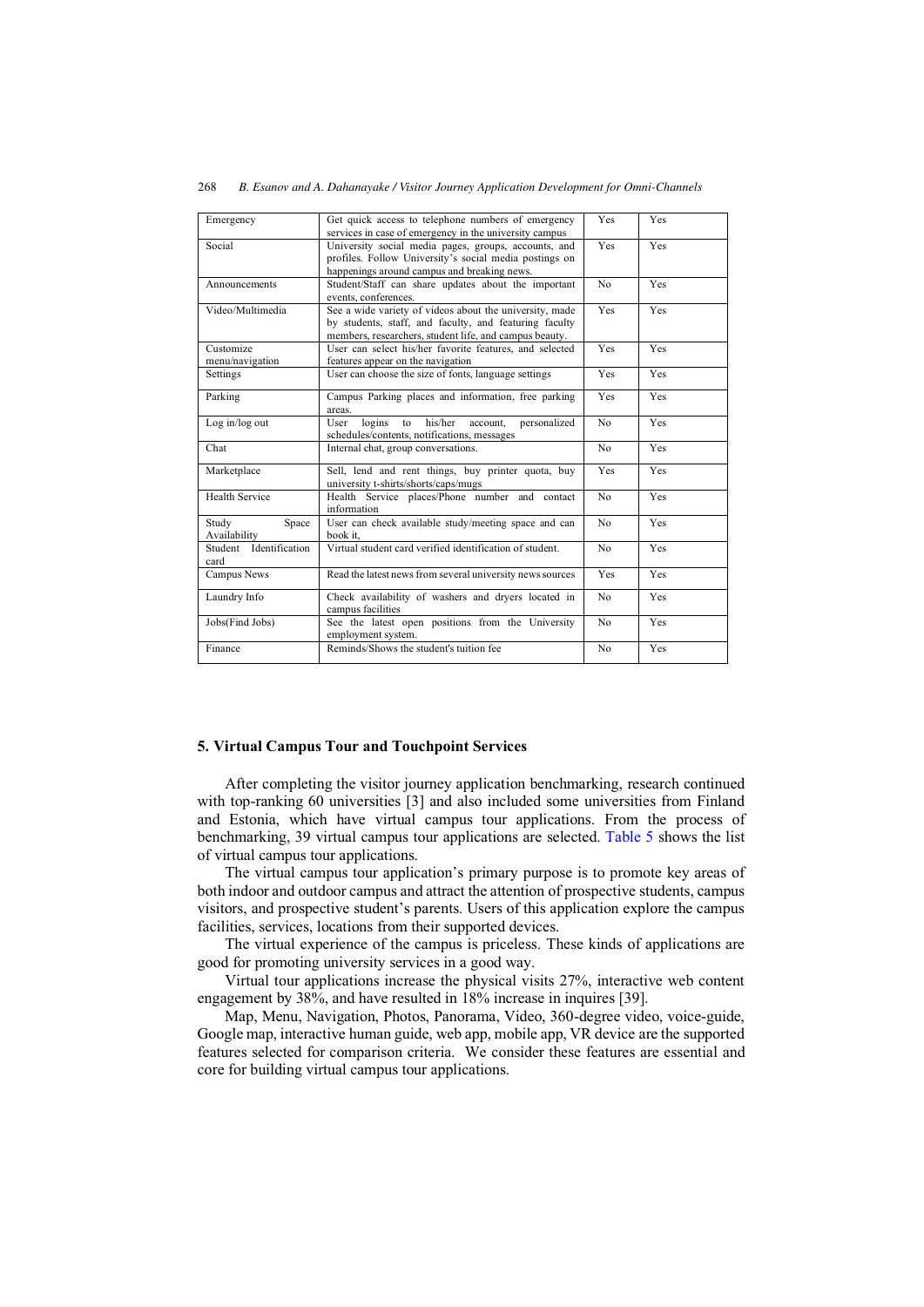<span id="page-12-0"></span>

| University Name                                                  |                  |                   | Navigation(Controls) |        |          |       | 360degree Video | Voice-guided tour |                   | human                         |         |            |                   |
|------------------------------------------------------------------|------------------|-------------------|----------------------|--------|----------|-------|-----------------|-------------------|-------------------|-------------------------------|---------|------------|-------------------|
|                                                                  |                  | List of locations |                      | Photos | Panorama | Video |                 |                   | <b>Google Map</b> | Interactive<br>${\bf G}$ uide | Web App | Mobile App | <b>VR</b> Support |
|                                                                  | Мар              |                   |                      |        |          |       |                 |                   |                   |                               |         |            |                   |
| University of Oxford                                             | Yes              | No                | Yes                  | Yes    | Yes      | No    | No              | No                | No                | No                            | Yes     | No         | No                |
| University<br>of<br>Cambridge                                    | Yes              | Yes               | Yes                  | Yes    | Yes      | No    | No              | No                | No                | No                            | Yes     | No         | No                |
| <b>Stanford University</b>                                       | Yes              | No                | Yes                  | Yes    | No       | No    | No              | No                | No                | No                            | Yes     | No         | No                |
| Massachusetts<br>of<br>Institute<br>Technology                   | Yes              | Yes               | No                   | Yes    | No       | No    | No              | No                | No                | No                            | Yes     | No         | Yes               |
| California Institute of<br>Technology                            | Yes              | Yes               | No                   | Yes    | No       | No    | No              | No                | Yes               | No                            | Yes     | No         | No                |
| Harvard University                                               | Yes              | Yes               | Yes                  | Yes    | Yes      | Yes   | Yes             | Yes               | Yes               | Yes                           | Yes     | Yes        | Yes               |
| Princeton University                                             | Yes              | Yes               | Yes                  | Yes    | Yes      | Yes   | Yes             | Yes               | Yes               | Yes                           | Yes     | Yes        | Yes               |
| Yale University                                                  | Yes              | Yes               | Yes                  | Yes    | Yes      | Yes   | Yes             | Yes               | Yes               | Yes                           | Yes     | Yes        | Yes               |
| Imperial<br>College<br>London                                    | Yes              | Yes               | Yes                  | No     | Yes      | No    | No              | No                | Yes               | No                            | Yes     | No         | No                |
| ETH Zurich                                                       | Yes              | Yes               | Yes                  | Yes    | Yes      | Yes   | No              | Yes               | No                | Yes                           | Yes     | Yes        | No                |
| Johns<br>Hopkins<br>University                                   | Yes              | Yes               | Yes                  | Yes    | Yes      | Yes   | Yes             | Yes               | Yes               | Yes                           | Yes     | Yes        | Yes               |
| University<br>of<br>Pennsylvania                                 | Yes              | Yes               | No                   | Yes    | No       | No    | No              | No                | Yes               | No                            | Yes     | No         | No                |
| UCL(University<br>College London)                                | No               | No                | Yes                  | No     | No       | No    | Yes             | No                | No                | No                            | No      | No         | No                |
| Columbia University                                              | Yes              | Yes               | Yes                  | Yes    | Yes      | Yes   | Yes             | Yes               | Yes               | Yes                           | Yes     | Yes        | Yes               |
| University<br>of<br>California,<br>Los<br>Angeles                | Yes              | Yes               | Yes                  | Yes    | Yes      | Yes   | Yes             | Yes               | Yes               | No                            | Yes     | Yes        | Yes               |
| Duke University                                                  | Yes              | Yes               | Yes                  | Yes    | Yes      | Yes   | Yes             | Yes               | Yes               | Yes                           | Yes     | Yes        | Yes               |
| Cornell University                                               | Yes              | Yes               | Yes                  | No     | Yes      | No    | No              | No                | Yes               | No                            | Yes     | No         | No                |
| of<br>University<br>Michigan                                     | No               | No                | No                   | Yes    | No       | No    | No              | No                | No                | No                            | No      | No         | No                |
| Tsinghua University                                              | Yes              | No                | No                   | No     | No       | No    | No              | No                | No                | No                            | No      | No         | No                |
| Carnegie<br>Mellon<br>University                                 | No               | Yes               | Yes                  | Yes    | Yes      | Yes   | Yes             | Yes               | No                | No                            | Yes     | Yes        | Yes               |
| Northwestern<br>University                                       | Yes              | Yes               | Yes                  | Yes    | Yes      | Yes   | Yes             | Yes               | Yes               | Yes                           | Yes     | Yes        | Yes               |
| London School of<br>Economics<br>and<br><b>Political Science</b> | $\overline{N}$ o | Yes               | Yes                  | Yes    | No       | Yes   | No              | No                | No                | No                            | Yes     | No         | No                |
| University<br>of<br>Edinburg                                     | No               | Yes               | Yes                  | Yes    | Yes      | Yes   | No              | No                | No                | No                            | No      | No         | Yes               |
| of<br>University<br>California San Diego<br>(UC San Diego)       | Yes              | Yes               | Yes                  | Yes    | Yes      | Yes   | Yes             | Yes               | Yes               | No                            | Yes     | Yes        | Yes               |
| Georgia Institute of<br>Technology                               | Yes              | Yes               | Yes                  | Yes    | Yes      | Yes   | Yes             | Yes               | Yes               | Yes                           | Yes     | Yes        | Yes               |
| École Polytechnique<br>Fédérale de Lausanne                      | Yes              | Yes               | Yes                  | Yes    | No       | Yes   | No              | No                | No                | No                            | Yes     | No         | No                |
| University of British<br>Columbia                                | Yes              | Yes               | Yes                  | Yes    | Yes      | Yes   | Yes             | Yes               | Yes               | Yes                           | Yes     | Yes        | Yes               |
| University of Texas at<br>Austin                                 | Yes              | Yes               | Yes                  | Yes    | Yes      | No    | No              | No                | No                | No                            | Yes     | No         | No                |
| Heidelberg<br>University                                         | No               | Yes               | Yes                  | Yes    | Yes      | No    | No              | No                | No                | No                            | Yes     | No         | No                |

Table 5. List of virtual campus tour applications and selection criteria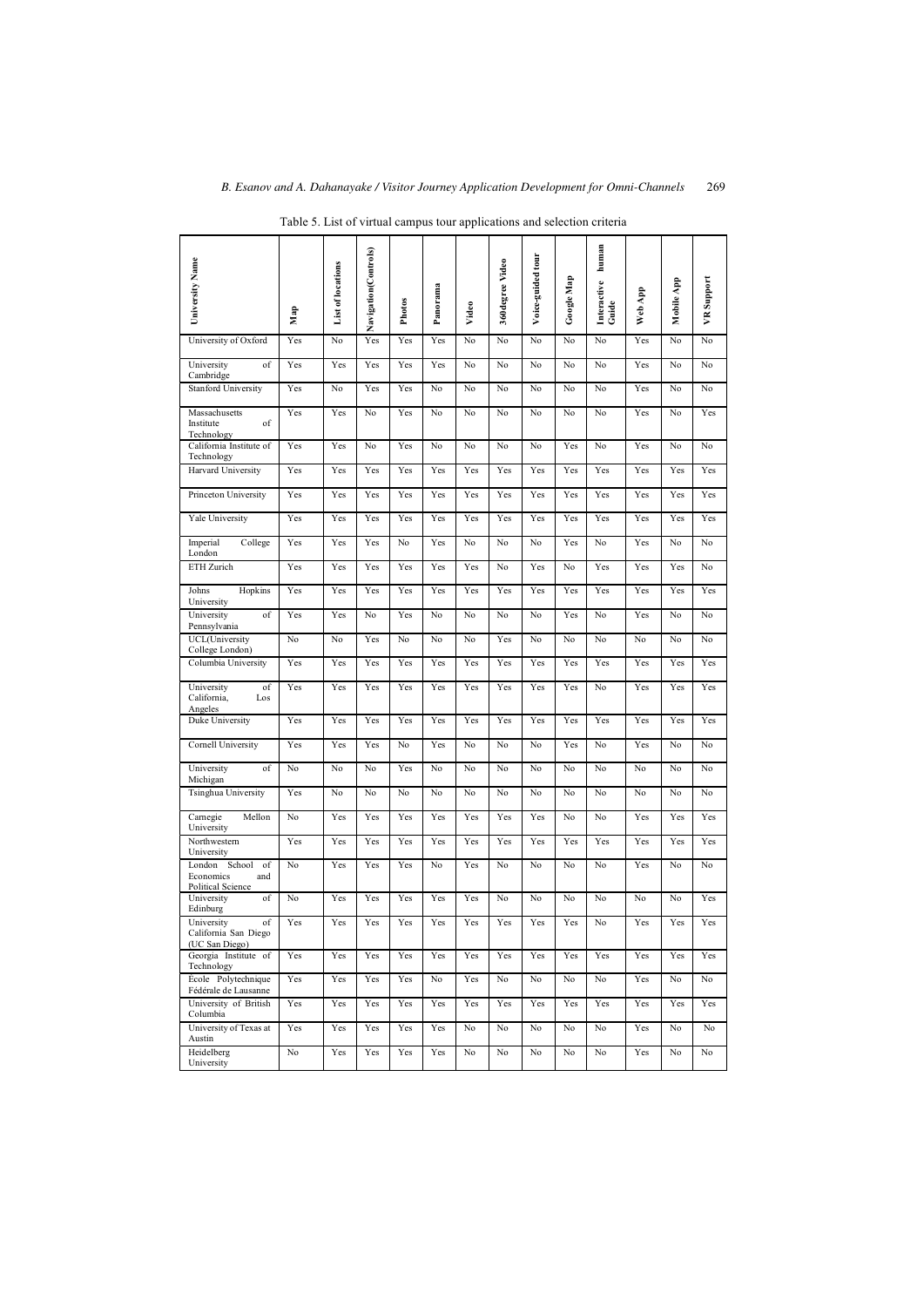| KU Leuven                                            | N <sub>o</sub> | Yes            | Yes | Yes | No  | N <sub>o</sub> | No  | Yes | No             | No  | N <sub>o</sub> | No  | No             |
|------------------------------------------------------|----------------|----------------|-----|-----|-----|----------------|-----|-----|----------------|-----|----------------|-----|----------------|
| National<br>Australian<br>University                 | N <sub>o</sub> | Yes            | Yes | Yes | Yes | Yes            | Yes | No  | N <sub>o</sub> | No  | Yes            | No  | N <sub>o</sub> |
| University of Illinois<br>Urbana-<br>at<br>Champaign | No             | N <sub>o</sub> | Yes | Yes | No  | No             | No  | No  | No             | No  | N <sub>o</sub> | No  | N <sub>o</sub> |
| of<br>University<br>California,<br>Santa<br>Barbara  | Yes            | Yes            | Yes | Yes | Yes | N <sub>o</sub> | No  | Yes | Yes            | Yes | Yes            | Yes | Yes            |
| <b>Brown University</b>                              | Yes            | Yes            | Yes | Yes | Yes | Yes            | Yes | Yes | Yes            | Yes | Yes            | Yes | Yes            |
| University of North<br>Carolina at Chapel<br>Hill    | Yes            | Yes            | Yes | Yes | Yes | Yes            | Yes | Yes | No             | No  | Yes            | Yes | Yes            |
| of<br>University<br>California, Davis                | Yes            | Yes            | Yes | Yes | Yes | N <sub>o</sub> | No  | Yes | Yes            | Yes | Yes            | Yes | Yes            |
| University of Sydney                                 | N <sub>o</sub> | Yes            | Yes | Yes | Yes | Yes            | Yes | Yes | No             | No  | Yes            | Yes | Yes            |
| Tallinn University of<br>Technology                  | Yes            | Yes            | Yes | Yes | Yes | Yes            | Yes | Yes | Yes            | No  | Yes            | No  | Yes            |
| Lahti University of<br><b>Applied Science</b>        | Yes            | Yes            | Yes | Yes | Yes | N <sub>o</sub> | No  | No  | No             | No  | Yes            | No  | N <sub>o</sub> |

#### **6. Conceptualization**

From the findings of benchmarking during the research, the following conceptual model for the visitor journey application is proposed. Figure 3 shows the conceptual model for the visitor journey application. The rationale behind the construction of the conceptual model is as follows: The connection between channels and services is twodirectional. Data flow between channels and touchpoints also two-directional. The visitor journey starts with interacting with touchpoints. Each journey of visitor is recorded to the system during the data collecting process. Understanding the visitor helps to identify how, from where, and which touchpoints visitor interacts with the brand. The software analyzes the collected data from the visitor journey with models, scales, and techniques. The software creates visitor journey mapping. In each visitor journey, the visitor experiences a personalized visitor journey, and the visitor continues the journey from where he/she left each time revisits the application. The process of creating a visitor journey is iterative.



**Figure 3**.Conceptual model for Visitor Journey Application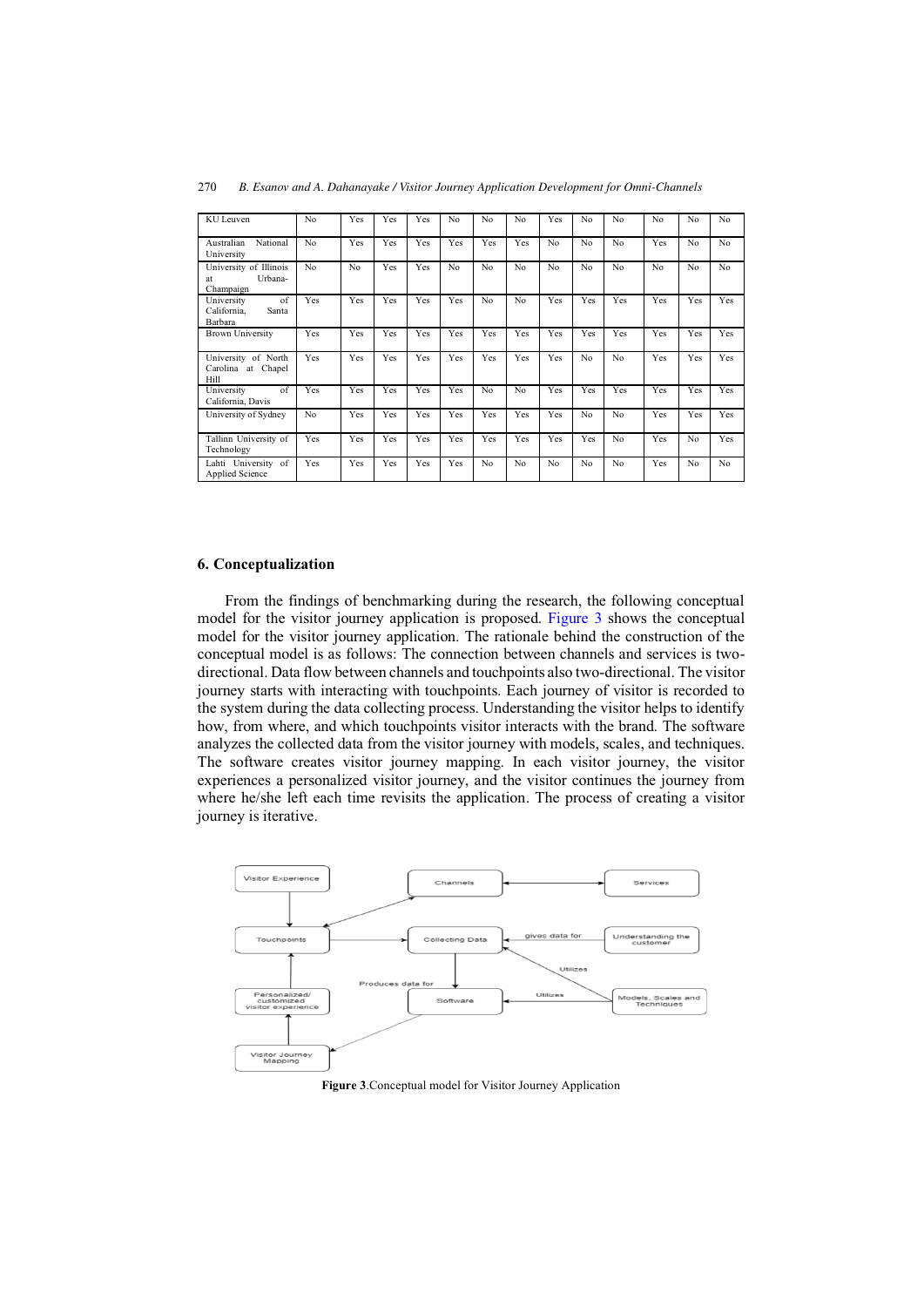Figure 4 presents the visitor journey process created from the conceptual model for the visitor journey application. A visitor interacts with touchpoints, and each interaction is recorded to the system and creates a list of visitor journeys. The system creates a visitor journey map from the list of visitor journeys and provides a personalized visitor experience. The personalized visitor experience depends on the number of journeys. As the number of journeys increases, personalized visitor experience optimizes, the interaction of the visitor improves.



**Figure 4**.Visitor Journey Application process

# **7. Visitor journeys and touchpoints mapping**

Table 6 presents the visitor journey across the touchpoints. A visitor journey starts from any touchpoint and ends in any touchpoint. In **Table 6** visitor journey starts from touchpoint (T1) 1 and ends in touchpoint T3.  $T1 = \frac{-T2}{-T5} = \frac{-T3}{-T10} = \frac{-T11}{-T8} = \frac{-T3}{-T3}$  here the simple visitor journey of figure 4.

|             | <b>Starting</b><br>point | 2 <sub>nd</sub> | 3rd            | 4 <sup>th</sup> | 5 <sup>th</sup> | 6 <sup>th</sup> | $R^{th}$       | <sup>oth</sup>  |
|-------------|--------------------------|-----------------|----------------|-----------------|-----------------|-----------------|----------------|-----------------|
|             | T1                       | T <sub>2</sub>  | T1             | T1              | T <sub>1</sub>  | T <sub>1</sub>  | T <sub>1</sub> | T <sub>1</sub>  |
|             | T <sub>2</sub>           | T <sub>3</sub>  | T <sub>3</sub> | T <sub>2</sub>  | T <sub>2</sub>  | T <sub>2</sub>  | T <sub>2</sub> | T <sub>2</sub>  |
|             | T <sub>3</sub>           | T <sub>4</sub>  | T <sub>4</sub> | T <sub>3</sub>  | T <sub>3</sub>  | T <sub>3</sub>  | T <sub>3</sub> | T <sub>3</sub>  |
|             | T4                       | T <sub>5</sub>  | T <sub>5</sub> | T <sub>4</sub>  | T <sub>4</sub>  | T <sub>4</sub>  | T <sub>4</sub> | T <sub>4</sub>  |
| Touchpoints | T <sub>5</sub>           | T6              | T6             | T <sub>6</sub>  | T <sub>5</sub>  | T <sub>5</sub>  | T <sub>5</sub> | T <sub>5</sub>  |
|             | T6                       | T7              | T7             | T7              | T <sub>6</sub>  | T <sub>6</sub>  | T6             | T <sub>6</sub>  |
|             | T7                       | T <sub>8</sub>  | T <sub>8</sub> | T8              | T7              | T7              | T7             | T7              |
|             | T8                       | T <sub>9</sub>  | T <sub>9</sub> | T <sub>9</sub>  | T <sub>8</sub>  | T <sub>8</sub>  | T <sub>8</sub> | T <sub>9</sub>  |
|             | T <sub>9</sub>           | T <sub>10</sub> | T10            | T10             | T <sub>9</sub>  | T <sub>9</sub>  | T <sub>9</sub> | T <sub>10</sub> |
|             | T <sub>10</sub>          | T11             | T11            | T11             | T <sub>10</sub> | <b>T11</b>      | T10            | T11             |
|             | T11                      |                 |                |                 |                 |                 |                |                 |

**Table 6**:User journey across the touchpoints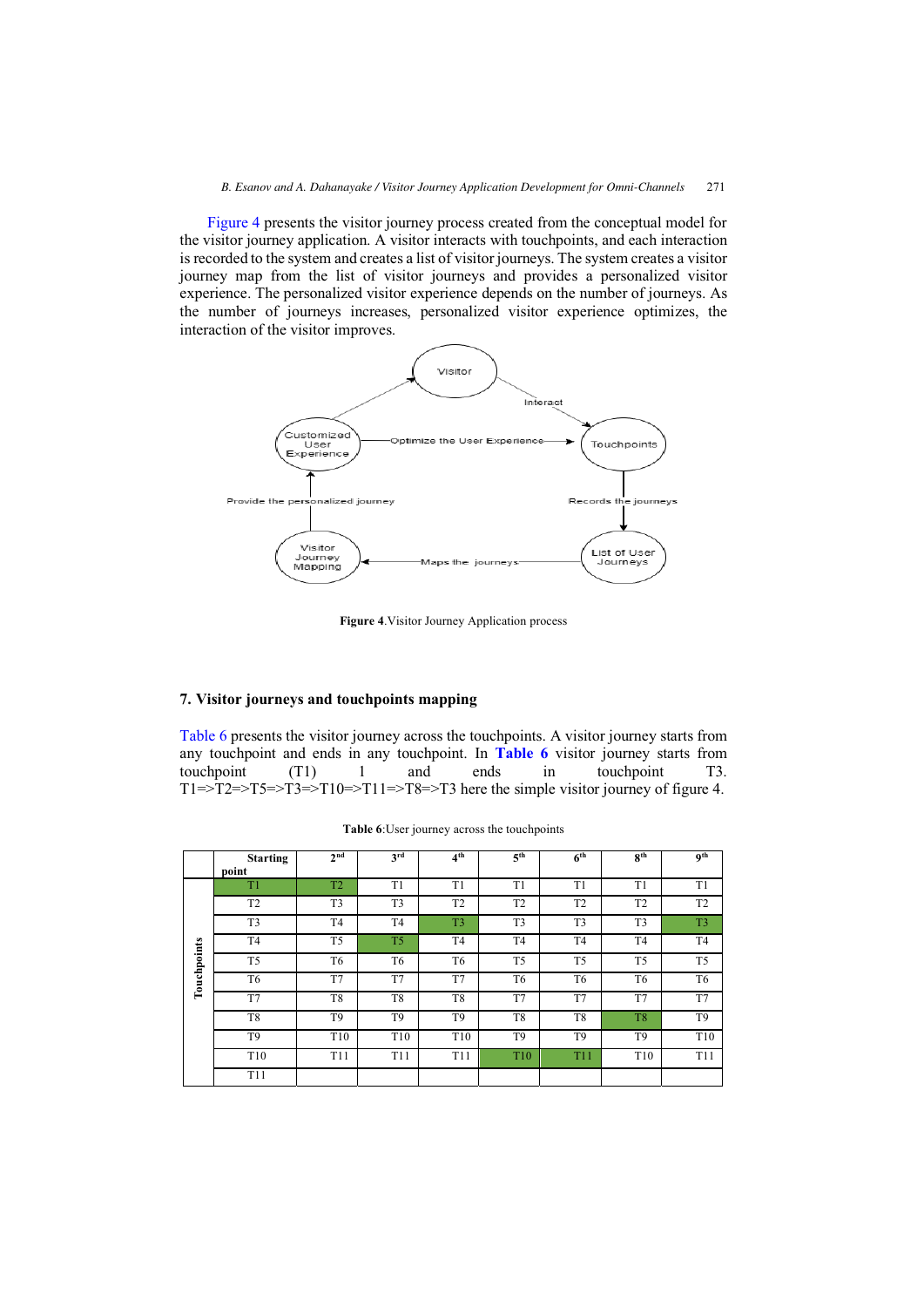<span id="page-15-0"></span>

| Journeys  | Route of Journeys                |
|-----------|----------------------------------|
| Journey   | T1=>T2=>T5=>T3=>T10=>T11=>T8=>T3 |
| Journey 2 | T2=>T7=>T5=>T3=>T2=>T11=>T8=>T5  |
| Journey 3 | $T3 = T10 = T11 = T8 = T3$       |
| Journey n | .1                               |

| Journey 1 | Journey 2 | Journey 3 | Journey n |
|-----------|-----------|-----------|-----------|
| $T3=2$    | $T3=3$    | $T3=5$    | $\dots n$ |
| $T1=1$    | $T5=3$    | $T5=3$    | $\dots n$ |
| $T2=1$    | $T2 = 3$  | $T2=3$    | $\dots n$ |
| $T5=1$    | $T11=2$   | $T8=3$    | $\dots n$ |
| $T8=1$    | $T8=2$    | $T11=2$   | $\dots n$ |
| $T10=1$   | $T10=1$   | $T10=2$   | $\dots n$ |
| $T11=1$   | $T1=1$    | $T1=1$    | $\dots n$ |
|           | $T7=1$    | $T7=1$    | $\dots n$ |

**Table 7**: Number of nodes

A significant number of visitor journeys help to build visitor journey maps. With machine learning algorithms, it is possible to detect the most used touchpoints; most used combinations of touchpoints, and the duration of the visitor journey. With this information, the user/visitor will have a personalized experience. Analytics can be involved to record each step of the visitor while experiencing the brand. End of the current journey analytic tools draw the visitor's journey network. With the help of the software, new personalized visitor experience will be created dynamically. The visitor can continue the journey where he/she left in the last session. End of each journey analytic tools merge the new visitor journey map with the old one. Here the number of nodes between the touchpoints are important.



**Figure 5**: Simulation of the visitor journey mapping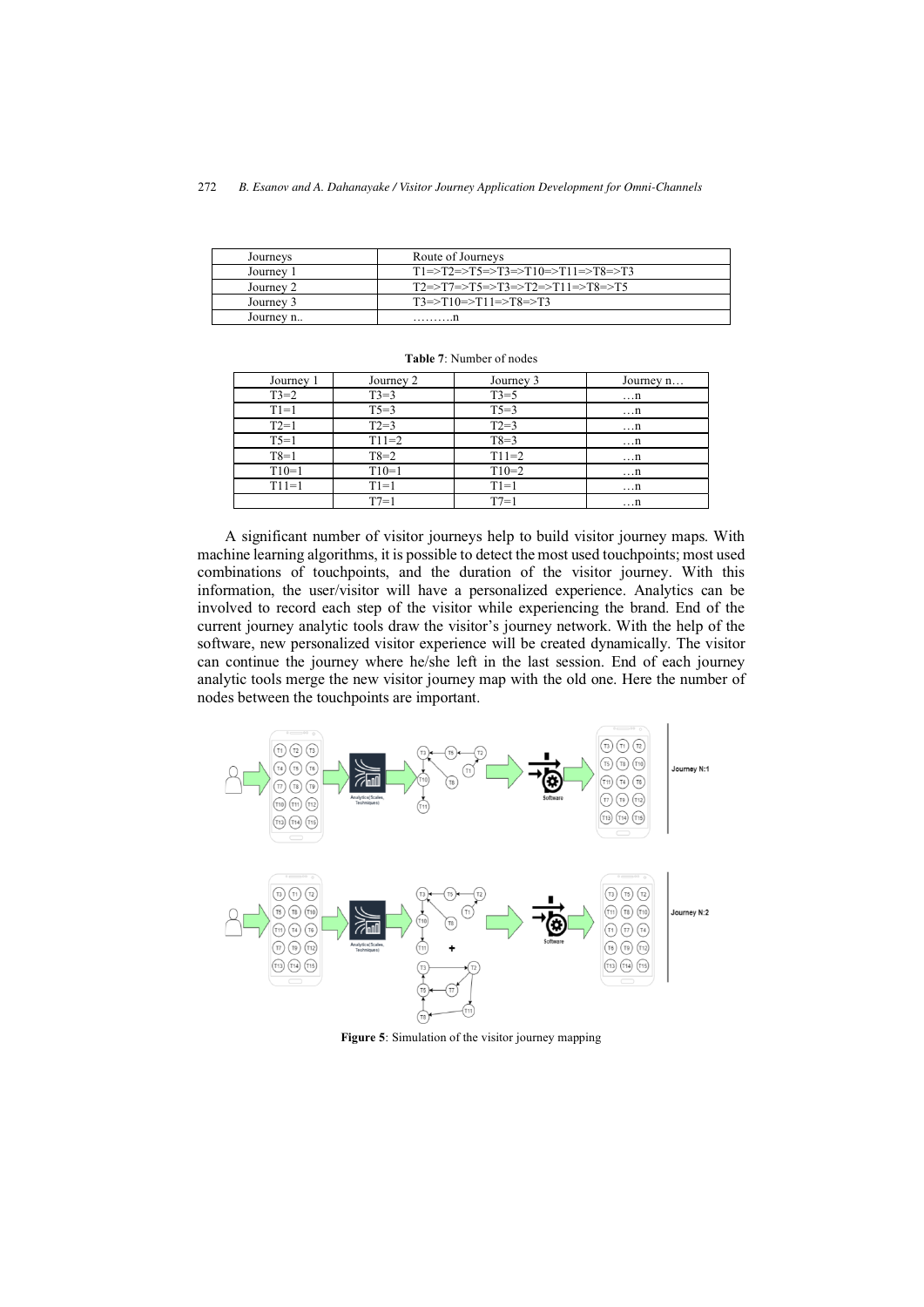The high number of nodes will be shown first. In **[Table 7](#page-15-0)** the number of nodes connected to the touchpoints are given and calculated. Figure 5 illustrates an example of the above mentioned visitor journey and touchpoints mapping.

## **8. Concluding remarks**

The primary purpose of conducting this research is to determine how campus journey application development is progressing. Campus virtual tour applications mostly run on a web browser, and almost every benchmarked visitor journey application of this research have a web app. Campus visitor journey applications mostly run on mobile devices and few of them have web application versions. Some universities, for example, Sydney University, combines virtual campus tour and visitor journey application in one application. From the research findings, we recommend combining the virtual tour with campus journey applications. This task may be challenging. However, there is the advantage of it in allocating resources. Further, this research provided insight into visitor journey application development, how they are used in the present, the features that are necessary for introducing seamless visitor journey mapping, and involving touchpoints of visitor journey applications for improving the customer/visitor experience of omni channels.

## **References**

- [1] "Number of smartphone users worldwide 2014-2020." [Online]. Available: https://www.statista.com/statistics/330695/number-of-smartphone-users-worldwide/. [Accessed: 01-Nov-2019].
- [2] N. Beck and D. Rygl, "Categorization of multiple channel retailing in Multi-, Cross-, and Omni -Channel Retailing for retailers and retailing," *J. Retail. Consum. Serv.*, vol. 27, pp. 170–178, 2015.
- [3] "World University Rankings." [Online]. Available: https://www.timeshighereducation.com/worlduniversity-rankings/2019/world-ranking#!/page/0/length/25/sort\_by/rank/sort\_order/asc/cols/stats. [Accessed: 01-Nov-2019].
- [4] B. Kitchenham, O. P. Brereton, D. Budgen, M. Turner, J. Bailey, and S. Linkman, "Systematic literature reviews in software engineering – A systematic literature review," *Inf. Softw. Technol.*, vol. 51, no. 1, pp. 7–15, 2009.
- [5] S. Zhang, H. Zhu, X. Li, and Y. Wang, "Omni-Channel Product Distribution Network Design by Using the Improved Particle Swarm Optimization Algorithm," vol. 2019, 2019.
- [6] M. R. B. P. Rizawati Binti Rohizan, Daniel Mago Vistro, "Enhanced Visitor Experience Through Campus Virtual Tour," *J. Phys. Conf. Ser.*, vol. 1228, 2019.
- [7] V. Kankaew and P. Wannapiroon, "System Architecture for Virtual Team Campus on Cloud to Support Internal Quality Assurance of Rajamangala University of Technology," vol. 15, no. 7, pp.  $99-110$ , 2019.
- [8] T. H. L. Amir Dirin, "User Experience in Mobile Augmented Reality: Emotions, Challenges, Opportunities and Best Practices," *Computers*, vol. 7, 2018.
- [9] C. G. Prieto-alvarez, R. Martinez-maldonado, and S. B. Shum, "Mapping Learner-Data Journeys : Evolution of a Visual Co-Design Tool," *Proc. 30th Aust. Conf. Comput. Interact.*, pp. 205–214, 2018.
- [10] Kan Ren, Yuchen Fang, Weinan Zhang, Shuhao Liu, Jiajun Li, Ya Zhang, Yong Yu, Jun Wang, "Learning Multi-touch Conversion Attribution with Dual-attention Mechanisms for Online Advertising," *Proc. 27th ACM Int. Conf. Inf. Knowl. Manag.*, pp. 1433–1442, 2018.
- [11] A. Mosquera, E. Juaneda-ayensa, C. Olarte-pascual, and J. Pelegrín-borondo, "Key Factors for In-Store Smartphone Use in an Omnichannel Experience : Millennials vs . Nonmillennials," *Complexity*, vol. Volume 201, 2018.
- [12] R F Rahmat, Anthonius, M A Muchtar, A Hizriadi and M F Syahputra, "Virtual reality interactive media for universitas sumatera utara – a campus introduction and simulation," *J. Phys. Conf. Ser.*,